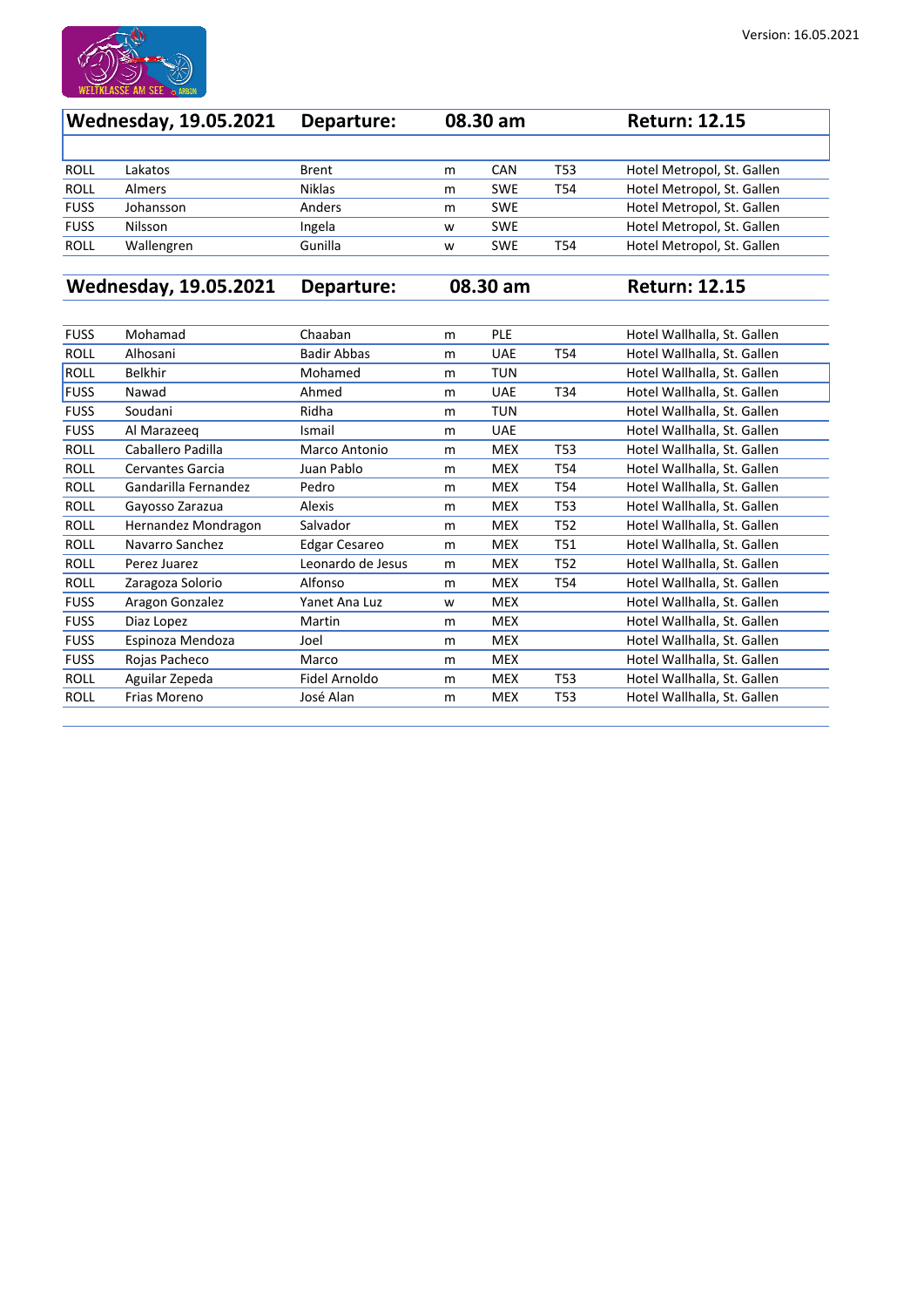

| Wednesday, 19.05.2021 Departure: | <b>13.30 am</b> | <b>Return: 17.00</b> |  |
|----------------------------------|-----------------|----------------------|--|

| <b>ROLL</b> | Montenegro        | Lucia                   | W | <b>ARG</b> | T54             | Hotel one66, St. Gallen |
|-------------|-------------------|-------------------------|---|------------|-----------------|-------------------------|
| <b>FUSS</b> | Pablo             | Fornari                 | m | <b>ARG</b> |                 | Hotel one66, St. Gallen |
| <b>ROLL</b> | Jara              | Valeria Nancy           | W | <b>ARG</b> | T54             | Hotel one66, St. Gallen |
| <b>ROLL</b> | Maldonado         | Alejandro Alberto       | m | <b>ARG</b> | T <sub>54</sub> | Hotel one66, St. Gallen |
| <b>ROLL</b> | Sosa              | <b>Gabriel Emmanuel</b> | m | <b>ARG</b> | T54             | Hotel one66, St. Gallen |
| <b>ROLL</b> | Maria Teresa      | Oliveira                | W | <b>POR</b> |                 | Hotel one66, St. Gallen |
| <b>ROLL</b> | Mestre            | Hélder                  | m | <b>POR</b> | <b>T51</b>      | Hotel one66, St. Gallen |
| <b>FUSS</b> | Mestre            | Ricardo                 | m | <b>POR</b> |                 | Hotel one66, St. Gallen |
| <b>ROLL</b> | Trindade          | Mário                   | m | <b>POR</b> | T <sub>52</sub> | Hotel one66, St. Gallen |
| <b>ROLL</b> | Costa Lima        | Rogerio                 | m | <b>BRA</b> | T54             | Hotel one66, St. Gallen |
| <b>ROLL</b> | dos Santos Rocha  | Aline                   | W | <b>BRA</b> | T54             | Hotel one66, St. Gallen |
| <b>FUSS</b> | <b>Orso Alves</b> | Fernando                | m | <b>BRA</b> |                 | Hotel one66, St. Gallen |
| <b>ROLL</b> | Silva de Jesus    | <b>Carlos Pierre</b>    | m | <b>BRA</b> | T54             | Hotel one66, St. Gallen |
| <b>FUSS</b> | Soares Giacomelli | Jessica Gabrieli        | W | <b>BRA</b> | T <sub>54</sub> | Hotel one66, St. Gallen |
| <b>ROLL</b> | <b>Babalola</b>   | Hannah                  | W | <b>NGR</b> | T54             | Hotel one66, St. Gallen |
| <b>FUSS</b> | Kerdaoui          | Zied                    | m | <b>TUN</b> |                 | Hotel one66, St. Gallen |
| <b>ROLL</b> | Ktila             | Walid                   | m | <b>TUN</b> | T34             | Hotel one66, St. Gallen |
| <b>ROLL</b> | Mattila           | Esa-Pekka               | m | <b>FIN</b> | T54             | Hotel one66, St. Gallen |
| <b>FUSS</b> | Alphonse          | Noemi Marie Emmanuel w  |   | <b>MRI</b> | T <sub>54</sub> | Hotel one66, St. Gallen |
| <b>FUSS</b> | Angeline          | Anais Anne Lise         | W | <b>MRI</b> | T37             | Hotel one66, St. Gallen |
| <b>FUSS</b> | Asaun             | Julie Anndora           | W | <b>MRI</b> | T11             | Hotel one66, St. Gallen |
| <b>FUSS</b> | Bhugeerathee      | Jean Marie              | m | <b>MRI</b> |                 | Hotel one66, St. Gallen |
| <b>FUSS</b> | Bhugeerathee      | Loic                    | m | <b>MRI</b> | T11             | Hotel one66, St. Gallen |
| <b>FUSS</b> | Custnea           | Sarwan                  | m | <b>MRI</b> |                 | Hotel one66, St. Gallen |
| <b>FUSS</b> | Grancourt         | Audrey                  | W | <b>MRI</b> |                 | Hotel one66, St. Gallen |
| <b>FUSS</b> | Marianne          | Henri Rosario           | m | MRI        | T11             | Hotel one66, St. Gallen |
| <b>FUSS</b> | Michel            | Roberto                 | m | <b>MRI</b> | T34             | Hotel one66, St. Gallen |
| <b>ROLL</b> | Oozeer            | Mehfooz                 | m | <b>MRI</b> | T54             | Hotel one66, St. Gallen |
| <b>FUSS</b> | Ovide             | <b>Bradley</b>          | m | <b>MRI</b> | T11             | Hotel one66, St. Gallen |
| <b>ROLL</b> | Perrine           | Marie Desirella Brandy  | W | <b>MRI</b> | T54             | Hotel one66, St. Gallen |
| <b>FUSS</b> | Rabaye            | Louis Denovan Jason     | m | MRI        | T20             | Hotel one66, St. Gallen |
| ROLL        | Ravet             | Cedric                  | m | MRI        | T54             | Hotel one66, St. Gallen |
|             |                   |                         |   |            |                 |                         |